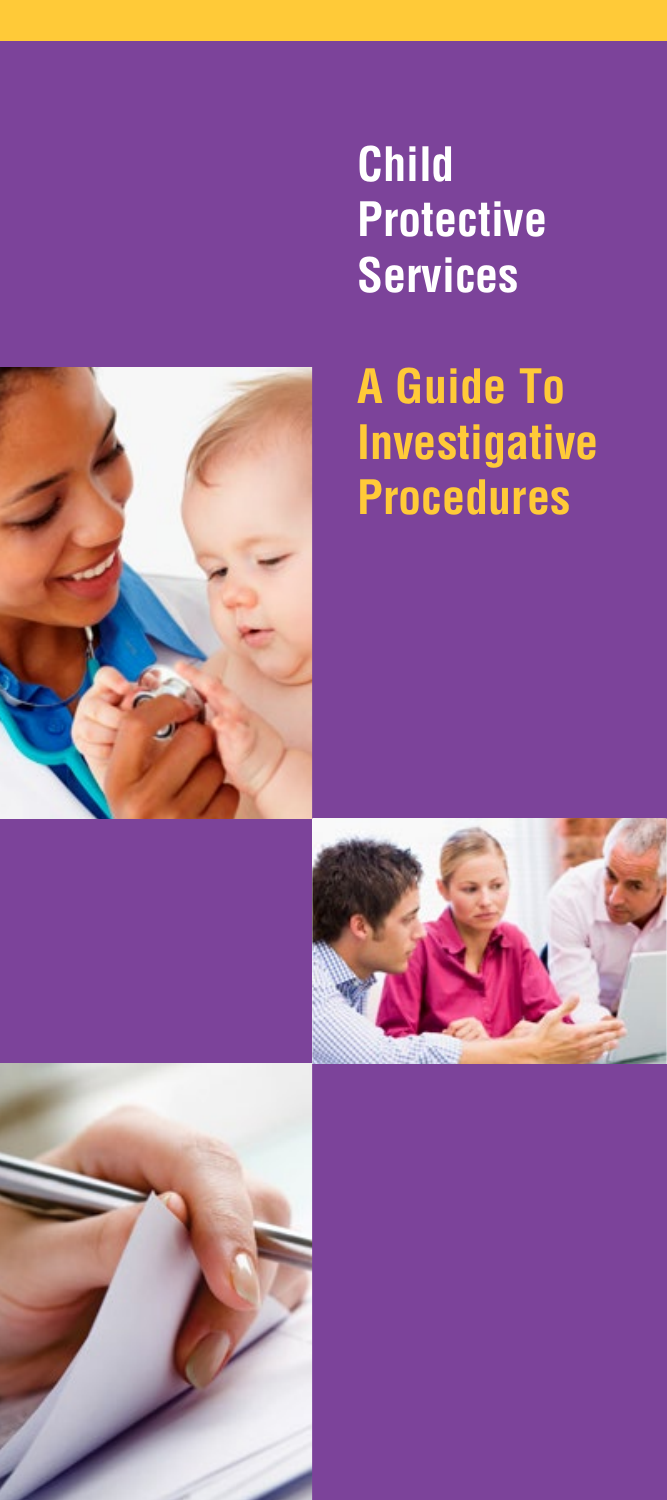The purpose of this brochure is to help you understand the Child Protective Services (CPS) reporting and response process. Please contact your CPS worker if you have additional questions that are not answered by the information provided in this brochure.

## **What Is Child Protective Services?**

CPS, which operates under the Virginia Department of Social Services (VDSS), has the responsibility under Section 63.2-1500, et seq of the *Code of Virginia* to respond to reports of suspected child abuse or neglect.

Local departments of social services are required by law to:

- $\blacktriangleright$  Act in response to valid reports of suspected child maltreatment.
- $\blacktriangleright$  Evaluate child safety.
- $\blacktriangleright$  Support and strengthen families, whenever possible.
- $\blacktriangleright$  Facilitate services to families to help ensure the safety of their children.
- $\blacktriangleright$  Prevent future abuse or neglect.

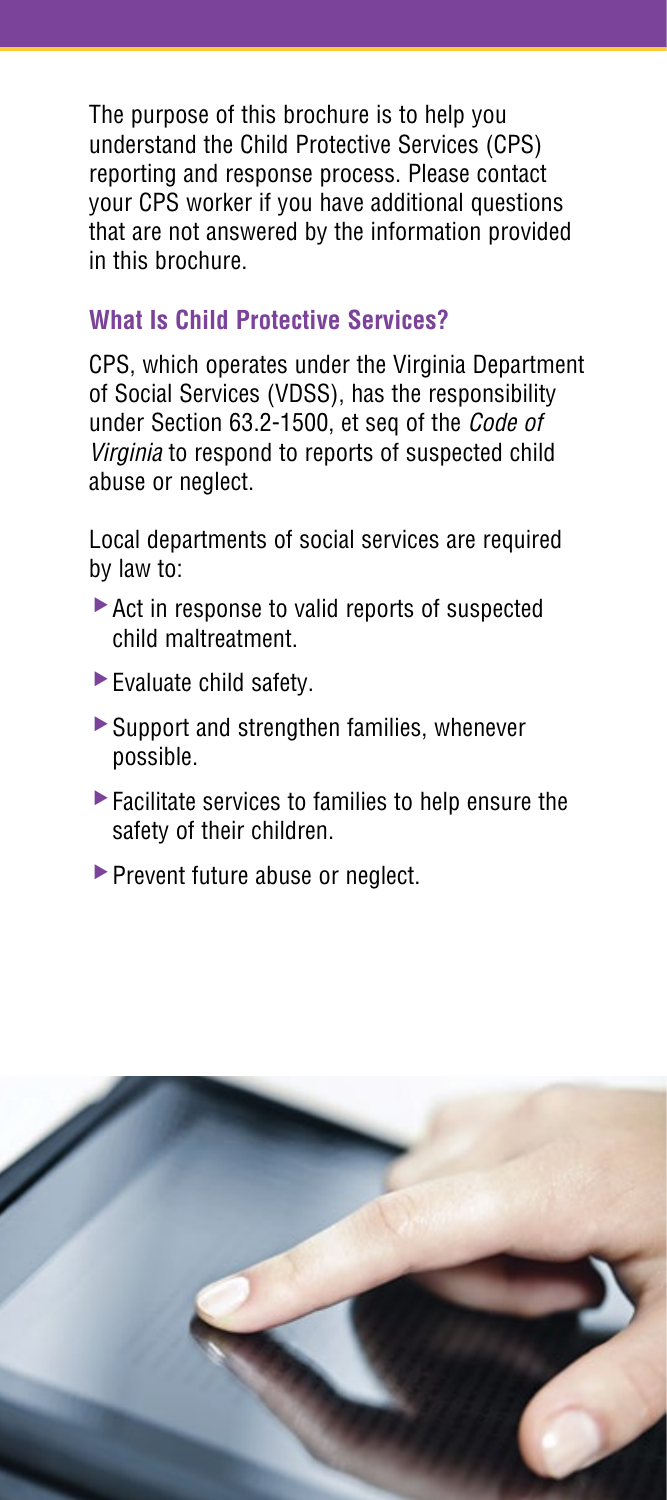

# **What Is Child Abuse And Neglect?**

Section 63.2-100 of the *Code of Virginia* defines an abused or neglected child as any child under 18 years of age whose parent, quardian, or other person responsible for the child's care:

- 1) Causes or threatens to cause a non-accidental physical or mental injury.
- 2) Causes or threatens to cause a non-accidental physical or mental injury during the manufacture or sale of certain drugs.
- 3) Neglects or refuses to provide adequate food, clothing, shelter, emotional nurturing, or health care.
- 4) Abandons the child.
- 5) Fails to provide adequate supervision in relation to the child's age and level of development.
- 6) Commits or allows to be committed any illegal sexual act upon a child including incest, rape. fondling, indecent exposure, prostitution, or allows a child to be used in any sexually explicit visual material.
- 7) Knowingly leaves a child alone in the same dwelling with a person who is not related to the child by blood or marriage and who is required to register as a violent sexual offender.

An abused or neglected child is also defined as a child who has been identified as a victim of sex trafficking in the recruitment, harboring, transportation, provision, obtaining, patronizing or soliciting of a person for the purpose of a commercial sex act.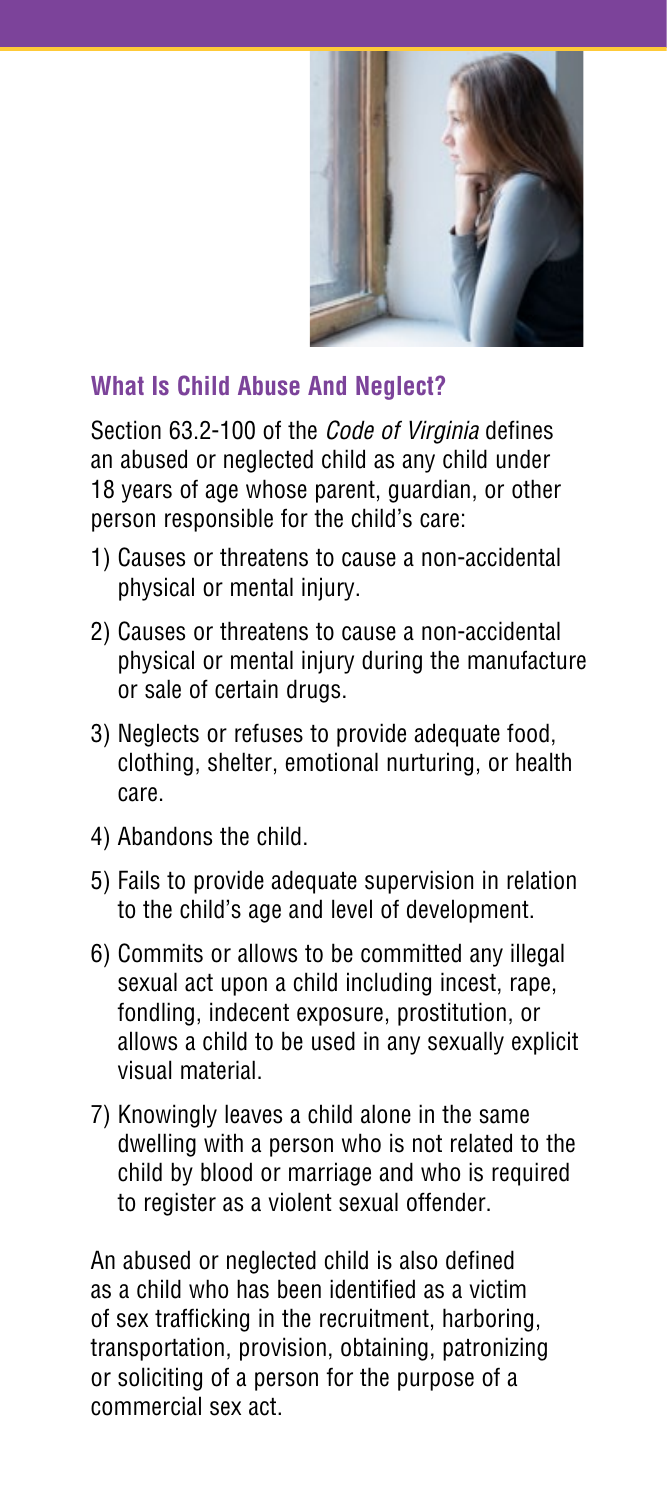

Additionally, the law requires health care providers to contact CPS regarding newborns affected by substance abuse or experiencing withdrawal symptoms as a result of being exposed to drugs or alcohol during pregnancy.

# **Why Has A CPS Worker Contacted Me?**

You have been contacted because CPS received a report of possible abuse or neglect of a child or children in your care.

# **Why Would Someone Make A Report?**

The purpose of reporting is to identify abused or neglected children as soon as possible so that the child's safety and well being can be addressed.

Some signs that people notice and may report to CPS include, but are not limited to:

- $\blacktriangleright$  A child with questionable injuries.
- $\blacktriangleright$  A young child who is left alone.
- $\blacktriangleright$  A child who has unattended health care problems or medical needs.
- $\blacktriangleright$  A child who is consistently hungry or appears malnourished.
- $\blacktriangleright$  A child who has a sexually transmitted disease or other signs of sexual abuse.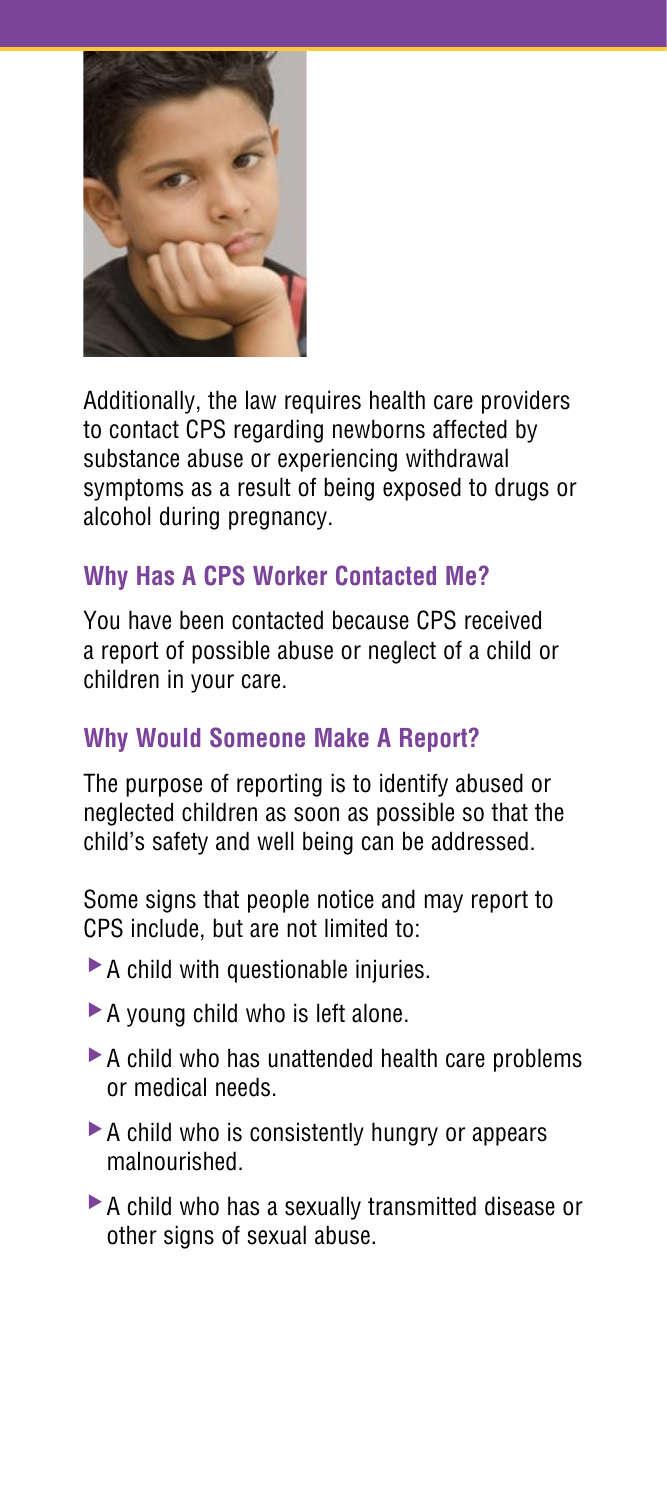## **Who Made The Report?**

Anyone can make a report of suspected child abuse or neglect. Certain professionals who work with children are required by law to immediately report suspected child abuse and or neglect. The person making the report is not required to provide his name. Because of confidentiality laws, the name of the reporter will not be released unless there is a court order or during court testimony.

# **What Happens After A Report Is Made?**

CPS will respond to valid child abuse or neglect reports by conducting a family assessment response or an investigation response. The goals of both responses are to:

- $\blacktriangleright$  Assess child safety.
- $\blacktriangleright$  Strengthen and support families, whenever possible.
- $\blacktriangleright$  Prevent future child maltreatment.

## **Investigation Response**

A child abuse or neglect investigation is conducted when there are immediate child safety concerns, or the report is required by law to be investigated. The following reports shall be investigated:

- $\blacktriangleright$  Sexual abuse.
- $\blacktriangleright$  Death of a child.
- $\blacktriangleright$  Serious injury.
- $\blacktriangleright$  Hospitalization due to suspected abuse/neglect.
- $\blacktriangleright$  Iniuries requiring medical evaluation/treatment.
- $\blacktriangleright$  Abandonment.
- $\blacktriangleright$  Abuse or neglect occurring in out-of-family settings, such as schools, day care programs or residential programs for children and foster homes.
- $\triangleright$  Child left alone in the same dwelling with an unrelated registered violent sexual offender.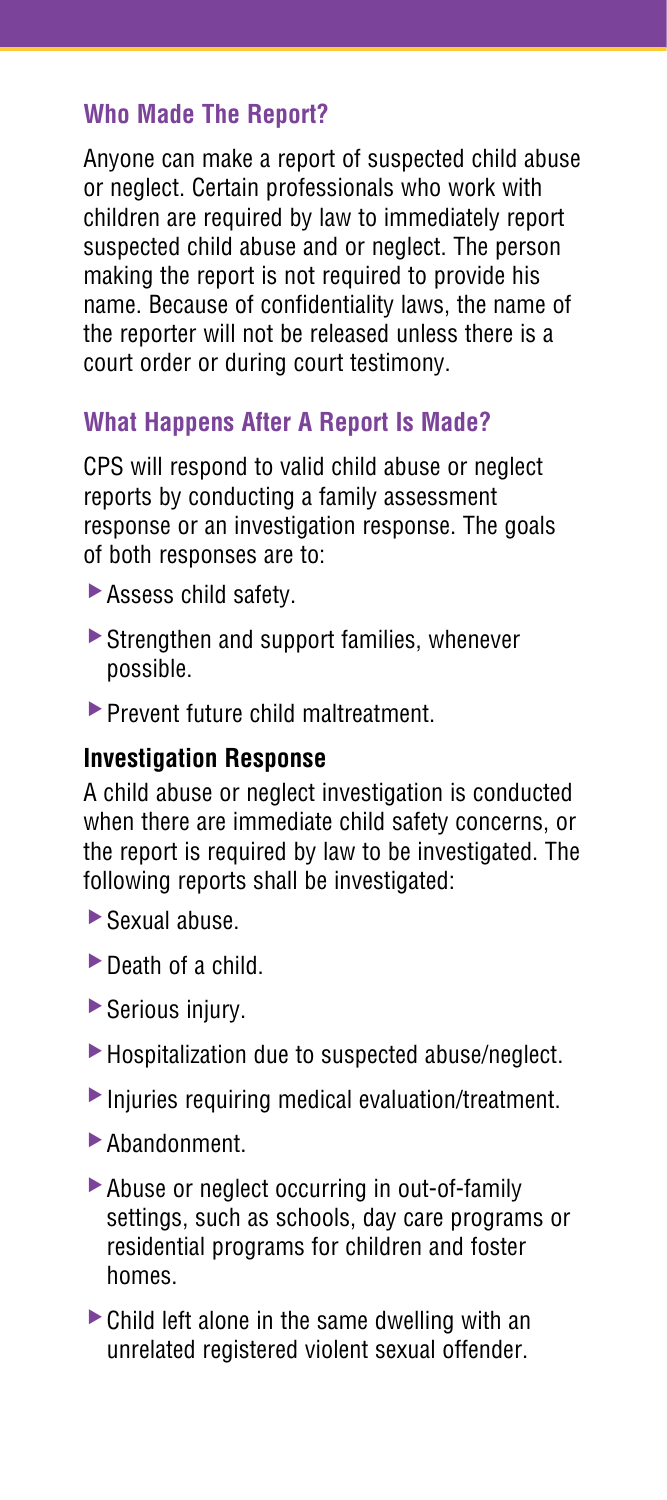# **What Happens During An Investigation?**

During an investigation, the CPS worker will:

- $\blacktriangleright$  Talk face to face with the child, the parents, and the alleged abuser/neglector.
- $\triangleright$  Conduct an initial safety assessment and develop a safety plan with the family for the child, if needed.
- $\blacktriangleright$  Look for signs of injury, abuse, or neglect.
- $\triangleright$  Observe the home environment and where the alleged abuse or neglect occurred.
- $\blacktriangleright$  Interview and observe the siblings of the victim child.
- $\triangleright$  Check for prior reports of abuse or neglect.
- $\triangleright$  Contact and interview other persons who know the child and family such as doctors, teachers, or relatives.
- $\triangleright$  Complete a risk assessment with the family and determine what services, if any, are needed to prevent future abuse or neglect.
- $\blacktriangleright$  Request assistance in identifying other individuals who may be able to help the family if services are needed to keep the child safe.
- $\blacktriangleright$  If needed, arrange for services to support the family.

The *Code of Virginia* requires a CPS investigation be completed in 45-60 days from the date of the report. If an investigation is being conducted with law enforcement, this time frame may be extended to 90 days.

In certain sexual abuse investigations or child fatalities, the time frame may be suspended pending receipt of necessary reports.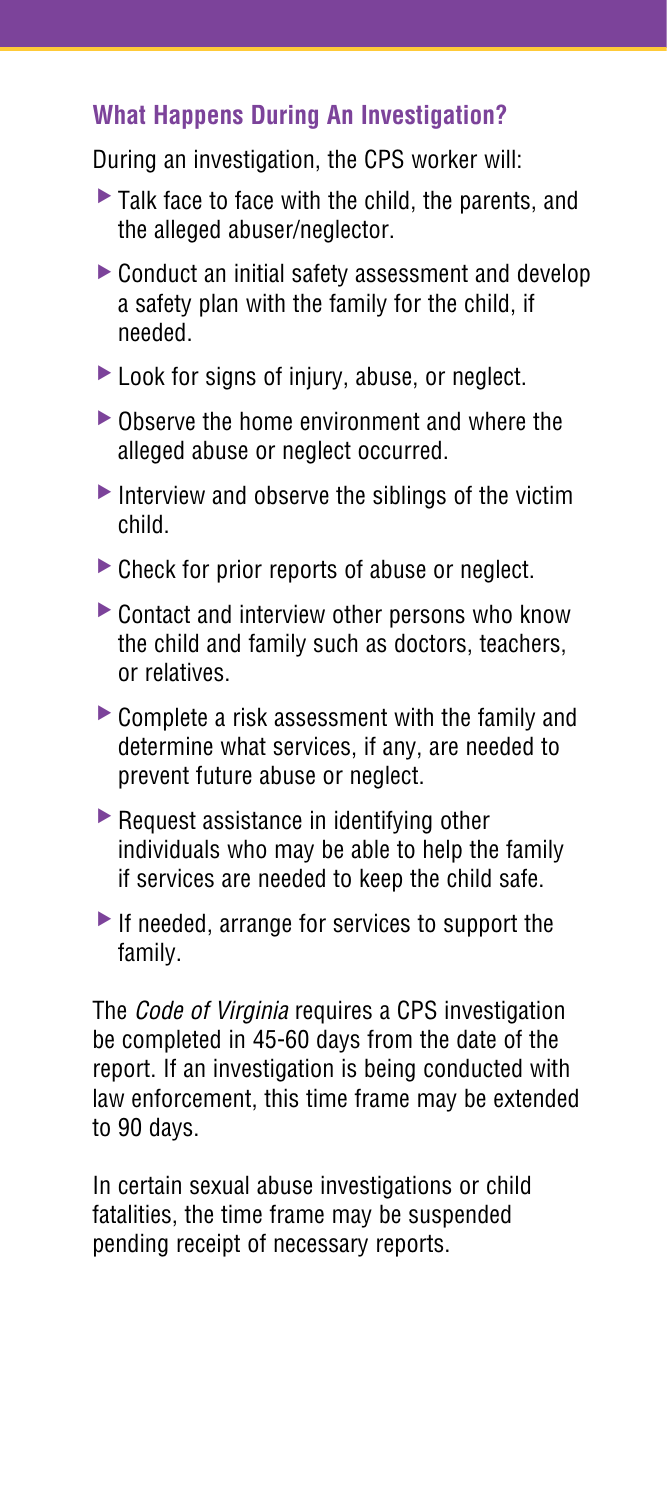

## **What Right Does CPS Have To Talk With A Child?**

In order to provide an objective child safety assessment, Section 63.2-1518 of the *Code of Virginia* allows a CPS worker to speak with a child and his/her siblings without parental consent and outside the presence of the parent/caretaker. If the CPS worker talks with the child or siblings without the parent/caretaker's prior knowledge, the parent/caretaker will be notified about the interview as soon as possible.

All CPS interviews conducted during an investigation with the alleged victim child are required to be electronically recorded. There are some exceptions to this requirement.

When the CPS worker determines that:

- $\blacktriangleright$  The child's safety may be endangered by electronic recording of the interview.
- $\blacktriangleright$  Electronic recording is impractical due to the child's age and development level.
- $\blacktriangleright$  The child refuses to participate.
- In conjunction with the investigation team (which may include law enforcement), determines that electronic recording is inappropriate.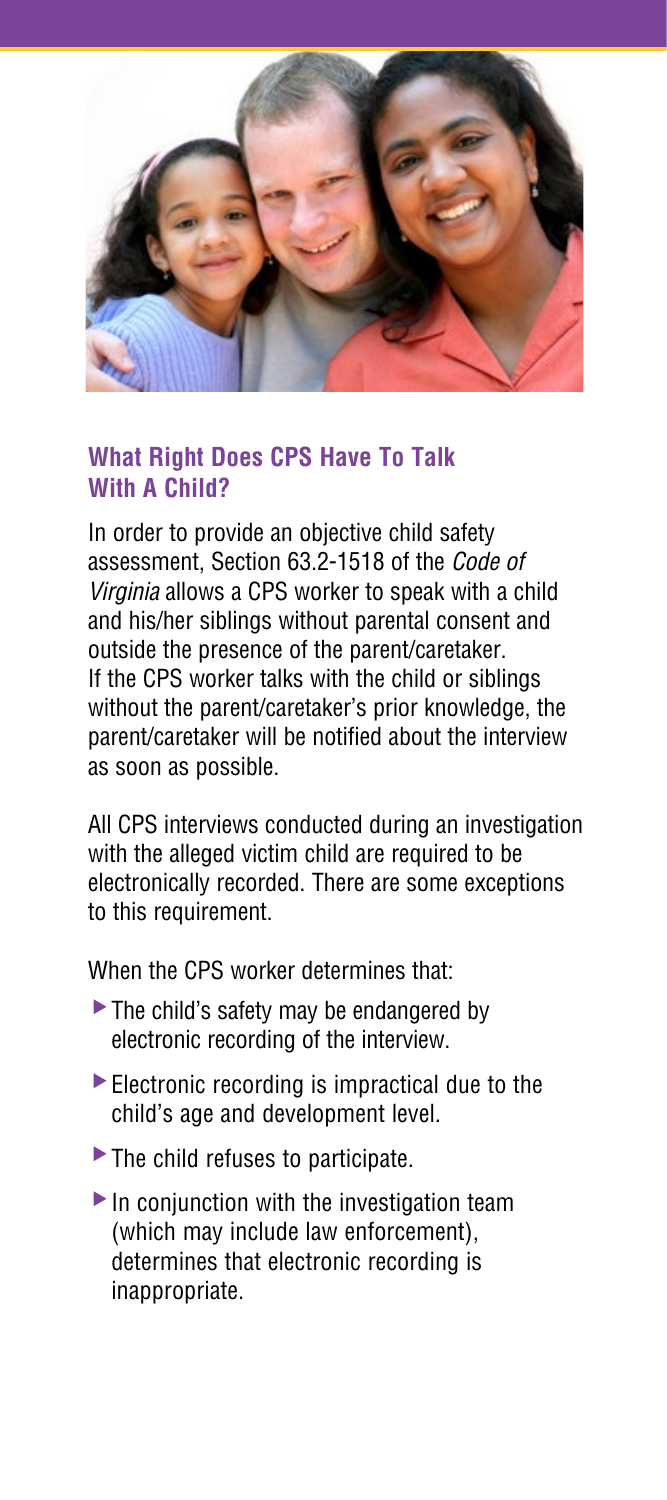

## **What About Examining The Child?**

The CPS worker will observe the child for injuries or signs of abuse or neglect. Under Section 63.2- 1520 of the *Code of Virginia*, the CPS worker is permitted to take photographs and make the necessary arrangements to X-ray the child as part of a medical evaluation. This can be conducted without parental/caretaker consent.

Photographs of the living conditions in which the child resides may also be taken with the consent of the parent/caretaker, or under the direction of the local Commonwealth Attorney's Office.

## **What If I Don't Want To Be Investigated?**

In most investigations, there is cooperation between the family and the CPS worker. The interview process provides an opportunity for your family to express concerns about your child, to identify family needs, to ask questions, and to obtain feedback from the CPS worker. If your family chooses not to cooperate or allow entry into the home, the CPS worker is obligated to proceed with the investigation, as required by law. If there is sufficient cause to believe that any child is not safe, the CPS worker may contact law enforcement for assistance or petition the court to order your cooperation.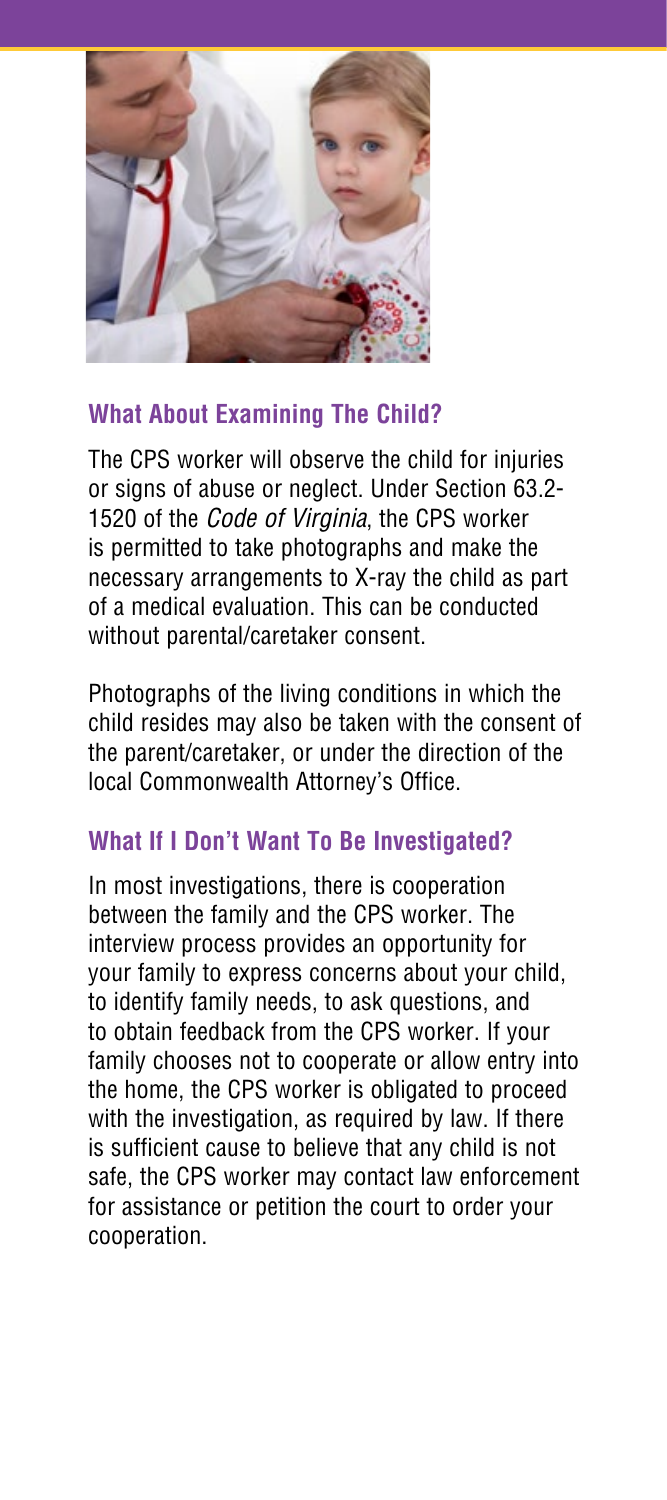#### **Will My Child Be Taken Away?**

The CPS worker will assist your family in providing for the child's safety in your home. Most of the time, a plan can be made that will ensure the child's safety in his own home. If the child's safety cannot be assured, then a determination will be made as to whether the child may need to be separated from the family. This may include having the alleged abuser/neglecter temporarily leave the home, voluntarily placing the child in the care of relatives, or in a foster home (temporary custody granted to the local department of social services) until the court determines that it is safe for the child to return home.

#### **What Are My Rights?**

Parenting is both a privilege and a responsibility. If you are involved in a CPS investigation, you have the following rights:

- $\blacktriangleright$  To be notified in writing that you are the subject of a report.
- $\blacktriangleright$  To meet with the CPS worker to discuss the report, ask questions, and obtain feedback.
- $\blacktriangleright$  To refuse the CPS worker entry into your home.
- $\blacktriangleright$  To electronically record the communications between you and the CPS worker, provided all parties are aware of the recording.
- $\blacktriangleright$  To accept or decline services.
- $\blacktriangleright$  To appeal the investigation findings if you are named as the person who abused or neglected a child.

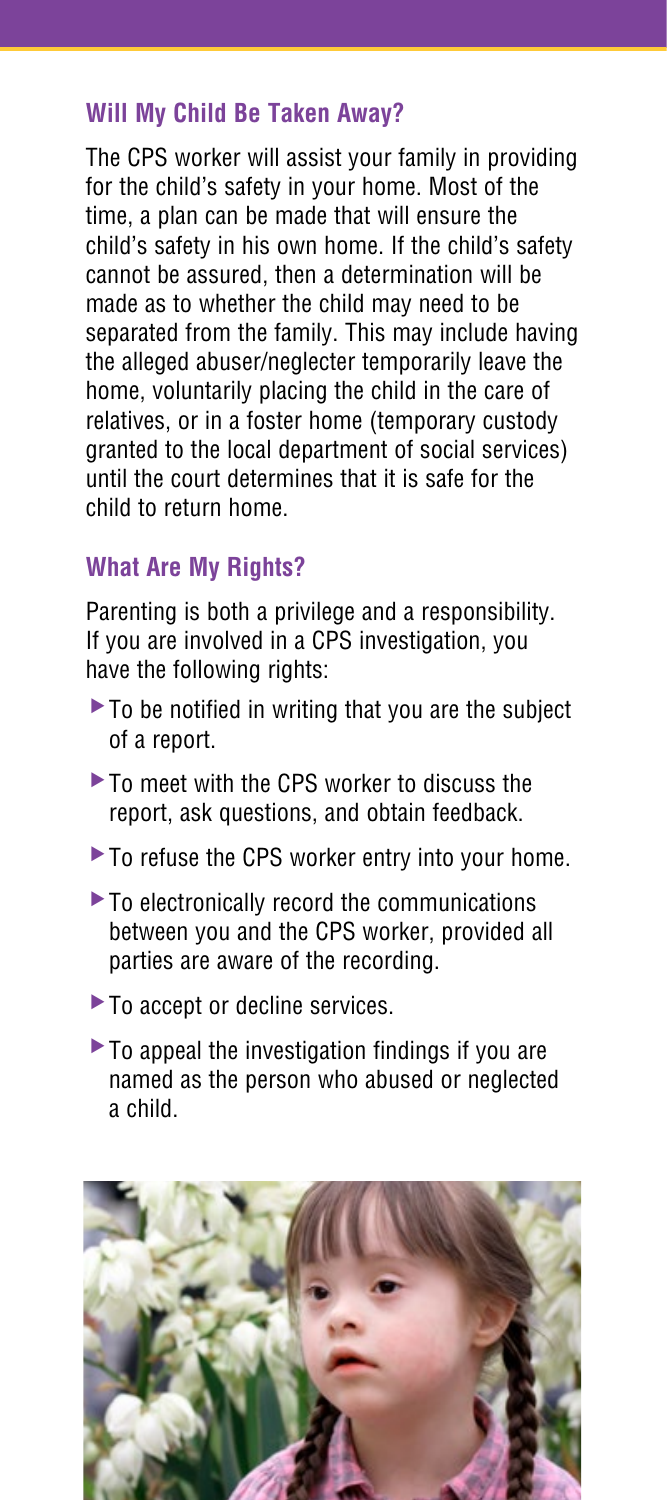

# **Will Criminal Charges Be Filed?**

CPS is required by Section 63.2-1503 of the *Code of Virginia* to report certain types of suspected child abuse or neglect to law enforcement and the Commonwealth's Attorney. These include:

- $\blacktriangleright$  Death of a child.
- $\blacktriangleright$  Sexual abuse.
- $\blacktriangleright$  Serious injury.
- $\blacktriangleright$  A drug offense involving a child.
- Abduction
- $\blacktriangleright$  Acts contributing to the delinquency of a minor.
- $\triangleright$  Child left alone in the same dwelling with an unrelated registered violent sexual offender.

The decision to file criminal charges or prosecute is made by local law enforcement or the local Commonwealth's Attorney.

The CPS investigation is an administrative proceeding and is separate from any criminal proceeding.

# **What Happens If I Move?**

Virginia law requires you to notify CPS BEFORE you move and provide your new address.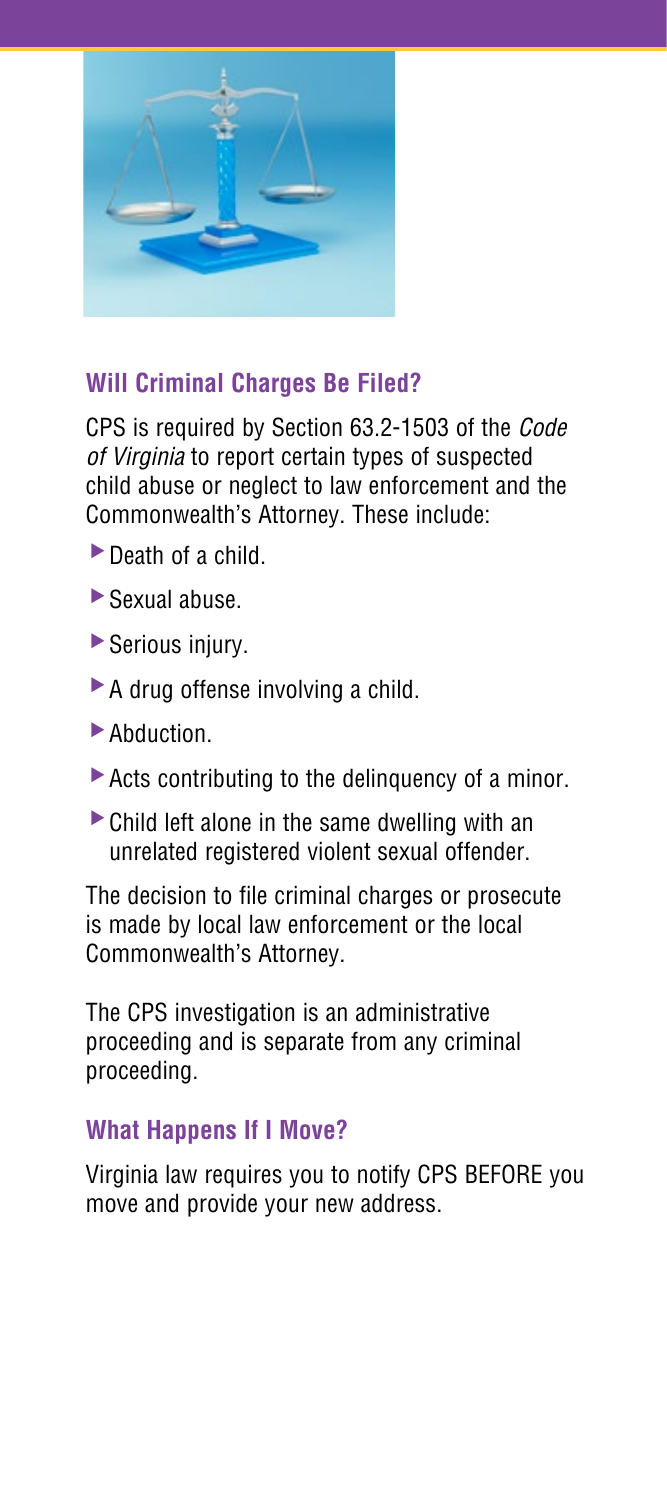# **What Happens After An Investigation?**

Once the investigation is completed, the CPS worker will evaluate all information collected during the investigation and will determine if the report is founded or unfounded. You will be notified both orally and in writing of the disposition.

# **Unfounded Disposition**

An Unfounded Disposition means that information gathered during the investigation did not support a founded disposition. Records of unfounded investigations are kept by local departments of social services and the VDSS child abuse and neglect information system for one year from the date of the complaint. This information is confidential and used only by local departments of social services.

An unfounded disposition may be kept for more than one year if additional CPS reports are received during this period or if the alleged abuser/neglector requests that the information be retained for an additional two years.

If you believe the report was made maliciously or in bad faith, Section 63.2-1514 of the *Code of Virginia* allows you to petition the Circuit Court for access to the CPS record, including the identity of the reporter.

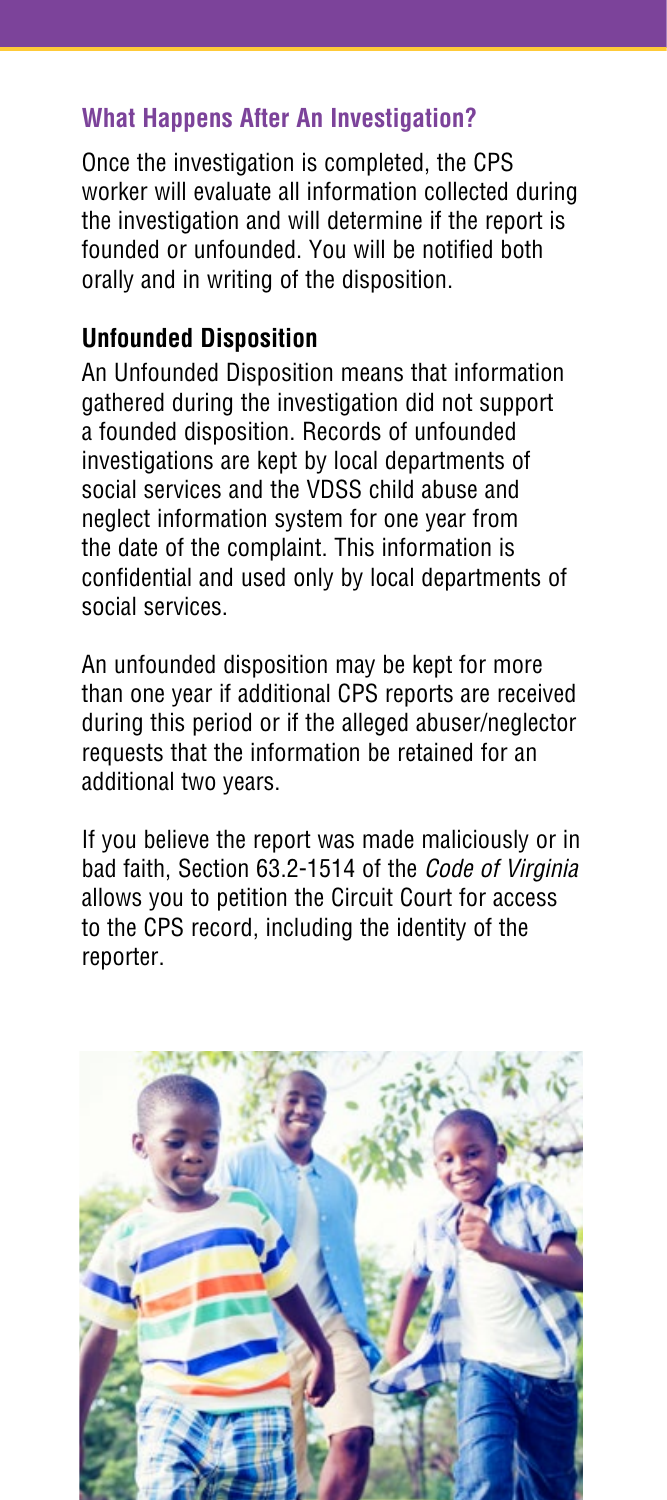# **Founded Disposition**

A Founded Disposition means the information gathered during the investigation has revealed a preponderance of evidence to support that abuse or neglect occurred. Section 63.2-1514 of the *Code of Virginia* requires that records of founded dispositions be kept by local departments of social services and the Child Abuse and Neglect Central Registry.

These records are kept 3 to 18 years, depending upon the severity of the abuse or neglect. Information contained in the Child Abuse and Neglect Central Registry is confidential. With the exception of local departments of social services, the information can only be released with your signed, notarized authorization or by court order.

# **How Do I Appeal A CPS Finding?**

If you disagree with the findings of the investigation and want your record purged, you must submit a written request to the director of the local department of social services **within 30 calendar** days after you receive the written notice of CPS findings. A local conference will be held. If you are dissatisfied with the outcome of the meeting, or if the local department of social services fails to send you a written decision within 45 days of your written request to appeal the findings, you may request an administrative review before a State Appeals Hearing Officer by writing to the Commissioner at the Virginia Department of Social Services.

If you are not satisfied with the Hearing Officer's decision, you have the right to petition the circuit court for a judicial record review. The CPS worker will provide you with a written explanation of the appeals process.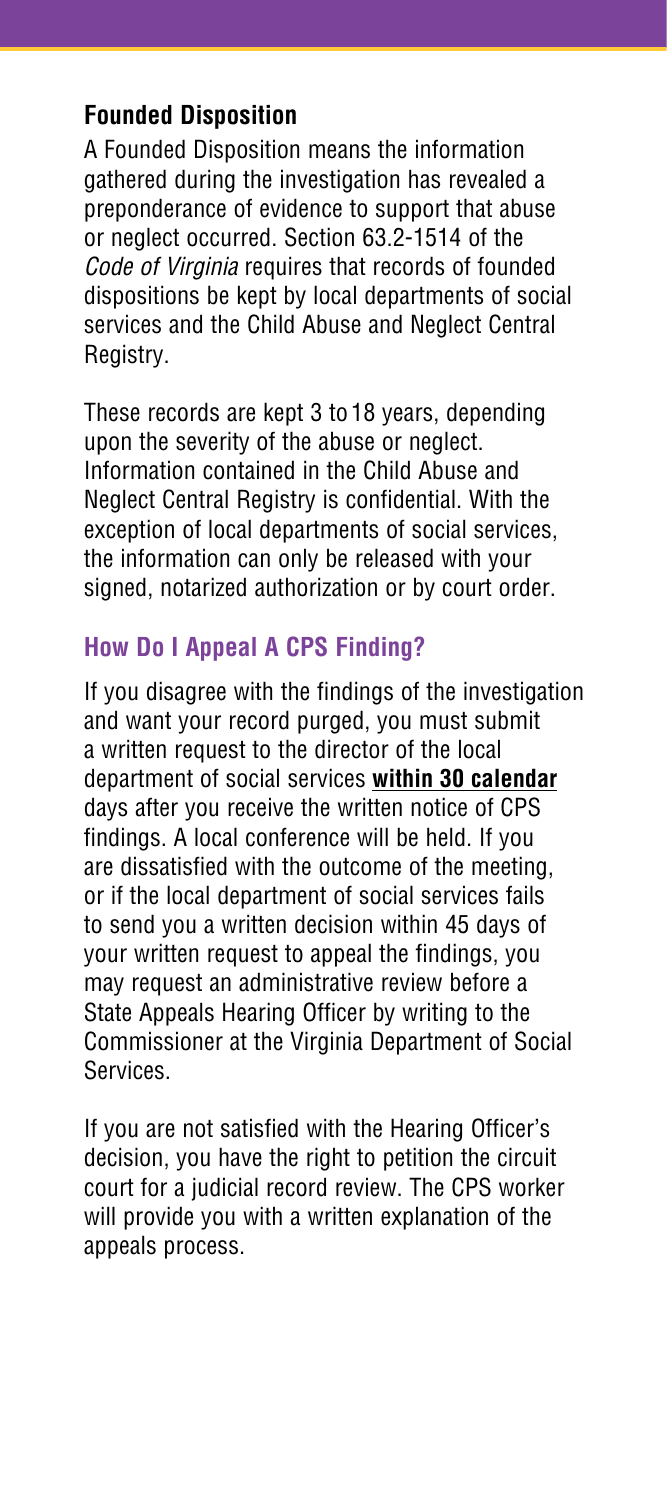## **What If There Are Pending Criminal Charges?**

If at the time you are notified of the founded disposition and you have been charged criminally or are under investigation, your right to appeal will be stayed until criminal prosecution in trial court is complete, or the criminal investigation is not completed within 180 days of your written request for an appeal. Regardless, all requests for appeal of CPS findings must be submitted in writing **within 30 calendar days** after receiving the written notice from CPS.

## **May I See The Investigation Report?**

After the investigation is completed, you may request to see a copy of your personal information in the CPS report from the local department of social services. Your request will be granted unless there is an ongoing criminal investigation or criminal proceeding; or the personal information in your file could endanger the well-being of your child or other persons.

## **What Kinds Of Family Services Are Provided?**

A local department of social services may:

- $\blacktriangleright$  Develop a service plan with you, designed to ensure the safety and well being of your child.
- $\blacktriangleright$  Link your family to community services such as family counseling, parent support groups. parenting classes, substance abuse services, children's programs, child care, home visits by a CPS worker, etc.

You may decline services for your family and your child. The case will be closed if there is no threat to your child's safety. However, if the CPS worker believes your child's safety is compromised, CPS may petition the court to require additional services to ensure the safety of your child.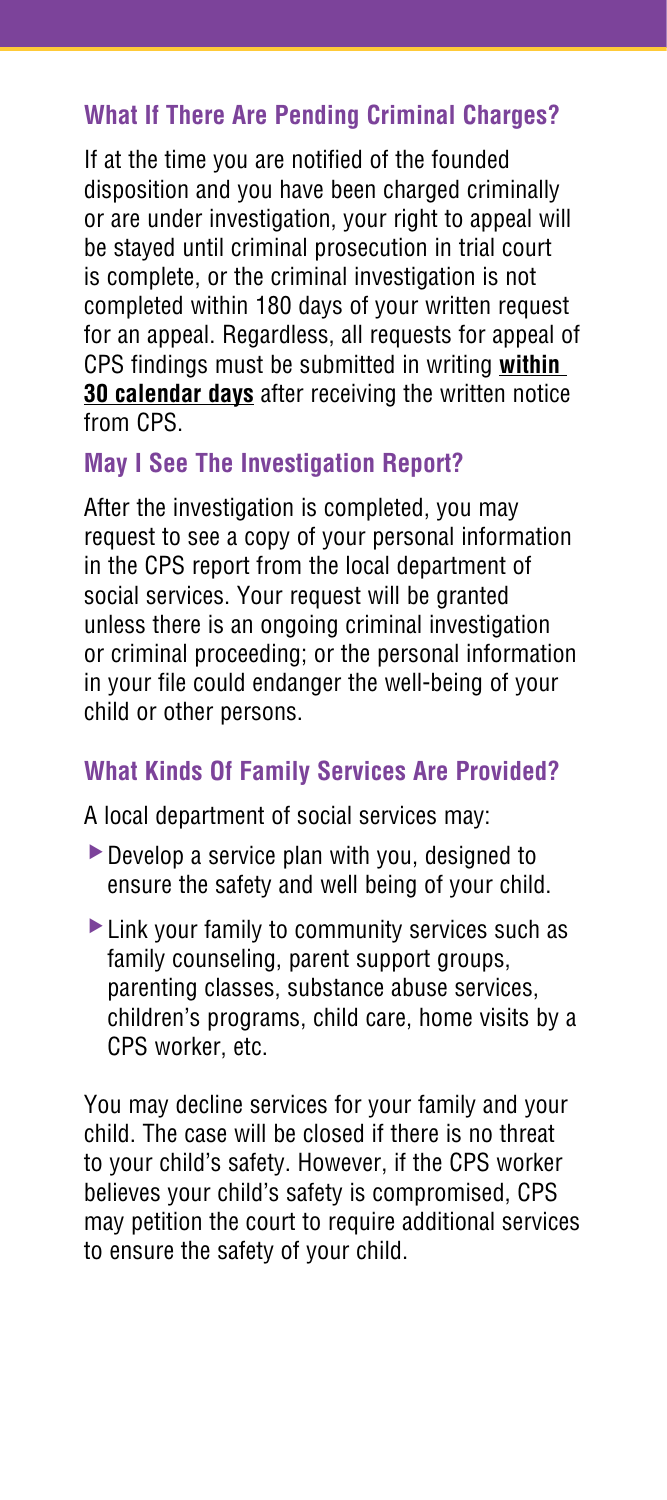



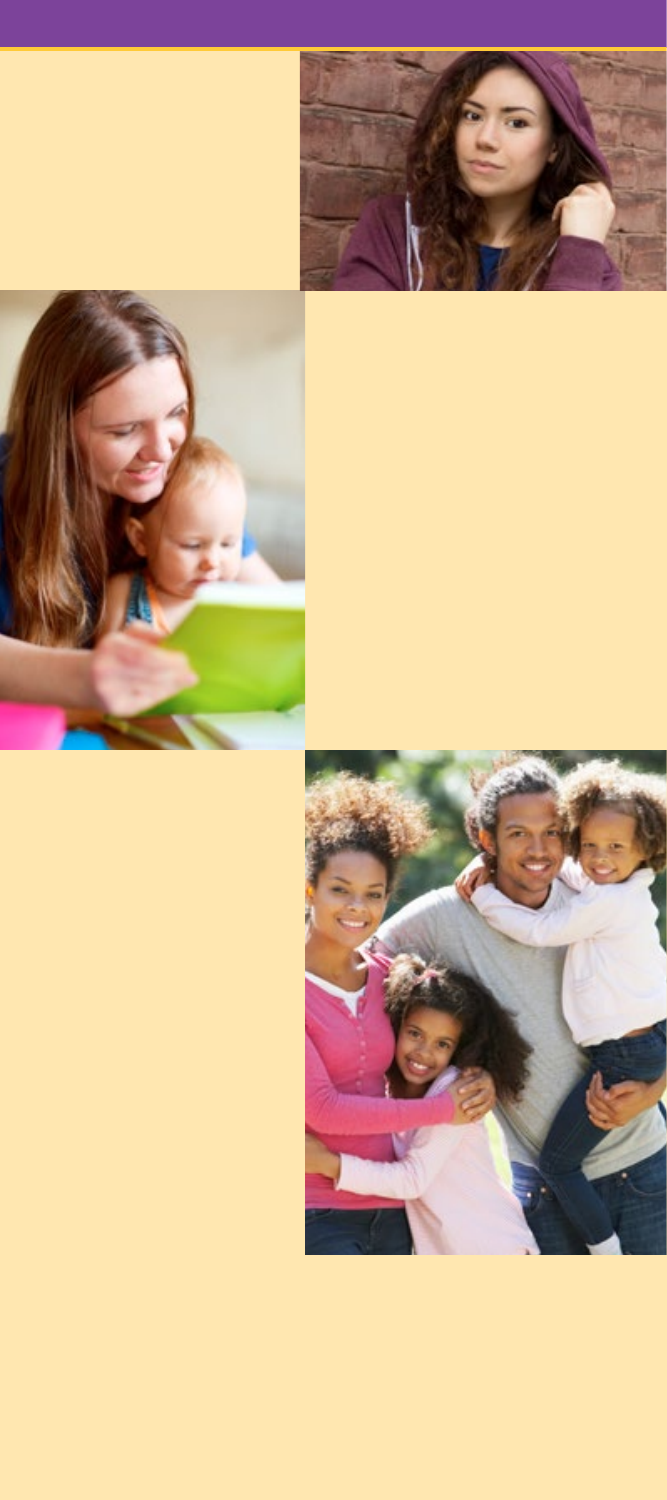| Date:                                                                    |
|--------------------------------------------------------------------------|
| To:                                                                      |
|                                                                          |
|                                                                          |
| A report of suspected child abuse or neglect has<br>been received about: |
|                                                                          |
|                                                                          |
|                                                                          |
|                                                                          |
| (Child or Children)                                                      |
| The allegations being investigated are:                                  |
|                                                                          |
|                                                                          |
|                                                                          |
|                                                                          |
|                                                                          |
| Please call:                                                             |
| (CPS Worker)                                                             |
|                                                                          |
| (Agency Name & Telephone)                                                |
| to discuss the report, answer your questions.                            |

discuss your family's need for services and notify immediately any change of address.